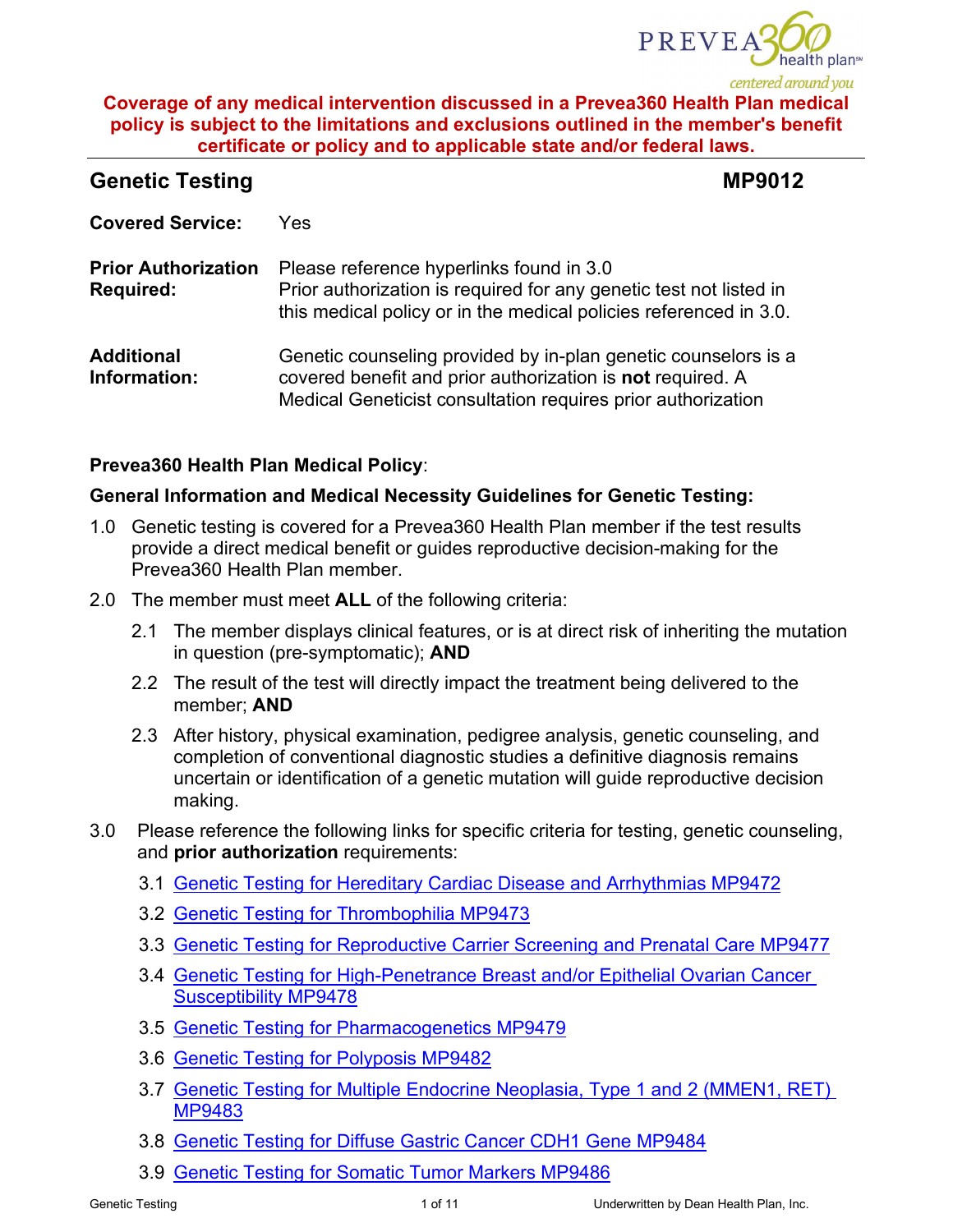

- 3.10 [Genetic Testing for Lynch Syndrome MP9487](https://www.prevea360.com/DocumentLibrary/PDF/Medical-Policies/Genetic-Testing-for-Lynch-Syndrome-9487)
- 3.11 [Genetic Testing for Cowden Syndrome PTEN Gene MP9488](https://www.prevea360.com/DocumentLibrary/PDF/Medical-Policies/Genetic-Testing-for-Cowden-Syndrome-PTEN-Hamartoma)
- 3.12 [Genetic Testing for Chromosomal Microarray Analysis \(CMA\) MP9491](https://www.prevea360.com/DocumentLibrary/PDF/Medical-Policies/Genetic-Testing-for-Chromosomal-Microarray-Analysi)
- 3.13 [Genetic Testing for Neurologic Disorders MP9497](https://www.prevea360.com/DocumentLibrary/PDF/Medical-Policies/Genetic-Testing-for-Neurologic-Disorders-9497)
- 3.14 [Genetic Testing for Marfan Syndrome MP9506](https://www.prevea360.com/DocumentLibrary/PDF/Medical-Policies/Genetic-Testing-for-Marfan-Syndrome-9506)
- 3.15 [Genetic Testing for Ehlers-Danlos Syndrome MP9505](https://www.prevea360.com/DocumentLibrary/PDF/Medical-Policies/Genetic-Testing-for-Ehlers-Danlos-Syndrome-(EDS)-9)
- 3.16 [Genetic Testing for Cancer Susceptibility MP9521](https://www.prevea360.com/DocumentLibrary/PDF/Medical-Policies/Genetic-Testing-for-Hereditary-Cancer-Susceptibili)
- 3.17 [Maturity Onset Diabetes of the Young \(MODY\) Sequencing Panel MP9507](https://www.prevea360.com/DocumentLibrary/PDF/Medical-Policies/Maturity-Onset-Diabetes-of-the-Young-(MODY)-Sequen)
- 3.18 [Genetic Testing for Stickler Syndrome MP9504](https://www.prevea360.com/DocumentLibrary/PDF/Medical-Policies/Genetic-Testing-for-Stickler-Syndrome-9504)
- 3.19 [Genetic Testing for Hereditary Hemorrhagic Telangiectasia \(HHT\) MP9524](https://www.prevea360.com/DocumentLibrary/PDF/Medical-Policies/Genetic-Testing-for-Hereditary-Hemorrhagic-Telangi)
- 3.20 [Genetic Testing for Familial Hypercholesterolemia MP9525](https://www.prevea360.com/DocumentLibrary/PDF/Medical-Policies/Genetic-Testing-for-Familial-Hypercholesterolemia)
- 3.21 [Genetic Testing for Birt-Hogg-Dubé Syndrome MP9527](https://www.prevea360.com/DocumentLibrary/PDF/Medical-Policies/Genetic-Testing-for-Birt-Hogg-Dube-Syndrome-9527)
- 3.22 [Genetic Testing for Focal Segmental Glomerular Sclerosis MP9543](https://www.prevea360.com/DocumentLibrary/PDF/Medical-Policies/Genetic-Testing-for-Focal-Segmental-Glomerular-Scl)
- 3.23 [Whole Exome and Whole Genome Sequencing MP9548](https://www.prevea360.com/DocumentLibrary/PDF/Medical-Policies/Whole-Exome-and-Whole-Genome-Sequencing-9548)
- 4.0 The following tests do **NOT** require prior authorization.
	- 4.1 Alpha-1 antitrypsin deficiency (SERPINA1);
	- 4.2 Fragile X syndrome (FMR1);
	- 4.3 Hereditary hemochromatosis (HFE gene mutations) HFE gene testing is covered when order by a Hematologist or Hepatologist.
	- 4.4 Inflammatory Bowel Disease TPMT Gene is covered when ordered by Gastroenterology and Rheumatology clinicians only.
- 5.0 Multigene panels used to predict risk for the development of many hereditary cancers are considered not medically necessary. See MP9521 Genetic Testing for Hereditary [Cancer Susceptibility](https://www.prevea360.com/DocumentLibrary/PDF/Medical-Policies/Genetic-Testing-for-Hereditary-Cancer-Susceptibili) for more information.
- 6.0 All proposed tests must be FDA-approved and/or performed in a CLIA-accredited laboratory and clinical utility must be established.
- 7.0 Direct to consumer (DTC) genetic testing is not covered.
- 8.0 The following genetic tests require prior authorization and are considered medically necessary when criteria has been met:
	- 8.1 Retinal disorder gene panel testing is considered medically necessary for confirmation of diagnosis in member with clinical manifestations (physical examination, electroretinogram) suggestive of nonsyndromic hereditary retinal disorder (eg, early-onset retinitis pigmentosa, Leber congenital amaurosis/severe early-onset retinal dystrophy
- 9.0 Genetic testing for heritable disorders of a Prevea360 Health Plan member's non-Prevea360 Health Plan relative **requires** prior authorization through the Health Services Division and is considered medically necessary when **ALL** of the following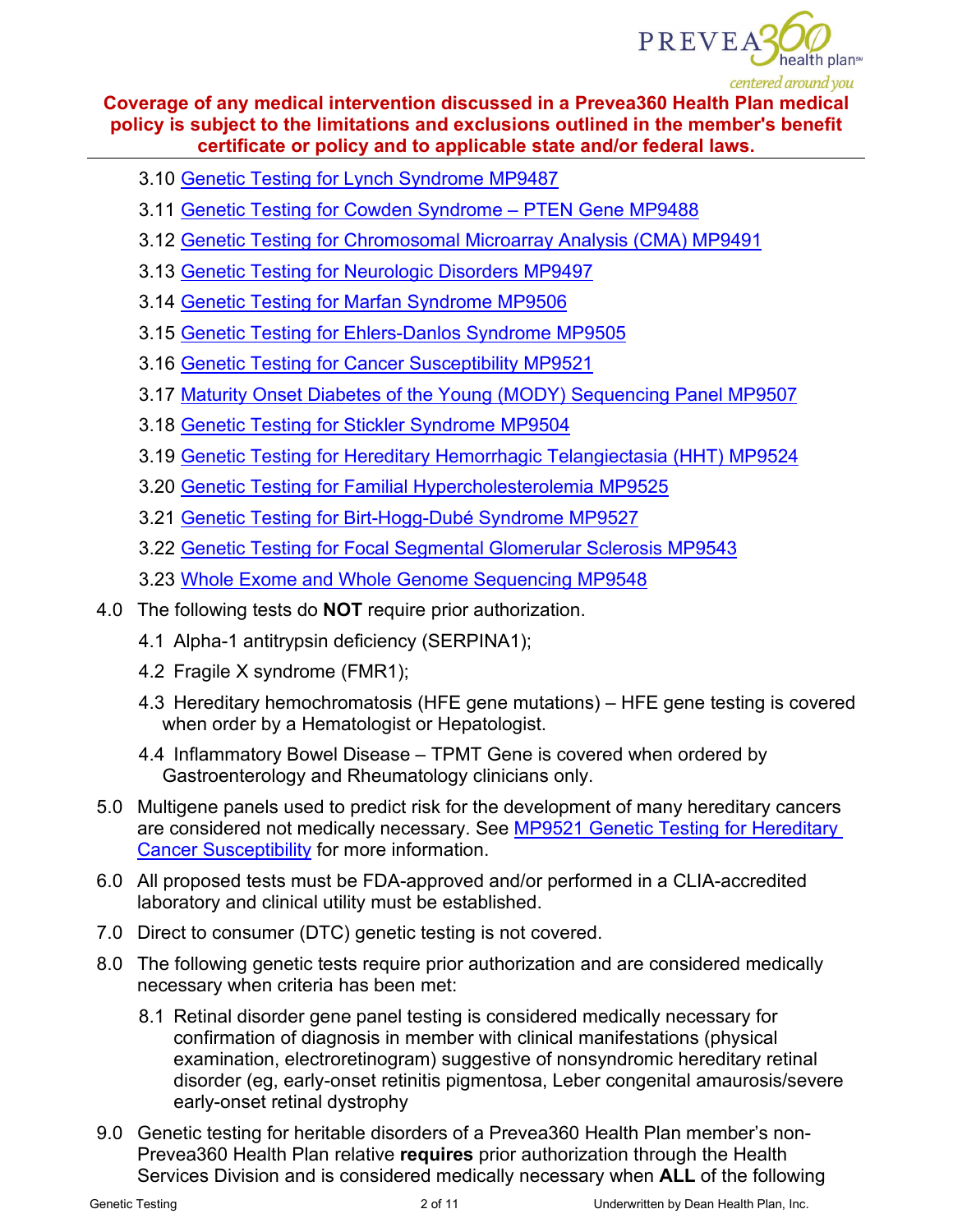

conditions are met:

- 9.1 The information is needed to adequately assess risk in the Prevea360 Health Plan member; **AND**
- 9.2 The information will be used in the immediate care plan of the Prevea360 Health Plan member; **AND**
- 9.3 The non-plan relative's benefit plan will not cover the test (a copy of the denial letter from the non-plan relative's benefit plan must be provided); **AND**
- 9.4 Testing of the non-plan relative has been recommended by a genetics counselor and approved by a Prevea360 Health Plan Medical Director.
- 10.0 Genetic testing for variants of unknown significance (VUS) (also known as unclassified variant) is not medically necessary for an at-risk (unaffected) individual or affected individual when a family member has been tested for mutations.
- 11.0 Genetic Testing is medically necessary when the individual meets specific testing criteria outlined in the National Comprehensive Cancer Network (NCCN) guidelines with a category 1, 2A, or 2B level of evidence.
- 12.0 The following tests are considered experimental and investigational and therefore not medically necessary:
	- 12.1 Genome Wide Association Studies all indications;
	- 12.2 Macular Degeneration Risk Genetic Testing (e.g. Vita Risk, Macular Risk PGx) Genetic testing to determine risk of macular degeneration;
	- 12.3 Susceptibility testing for multifactorial conditions using single gene testing or a multigene panel for example: wellness, diet-matching, fitness, cardiovascular health and general cancer risk.
	- 12.4 Whole Genome Sequencing
	- 12.5 AR (androgen receptor) gene analysis; full gene sequence and known familial variant
	- 12.6 Growth stimulation expressed gene ST2 Assay
	- 12.7 Pulmonary disease (idiopathic pulmonary fibrosis, mRNA, gene expression analysis (e.g. Envisia Genomic Classifier, Veracyte)
	- 12.8 Epi proColon colorectal cancer screening blood based biomarker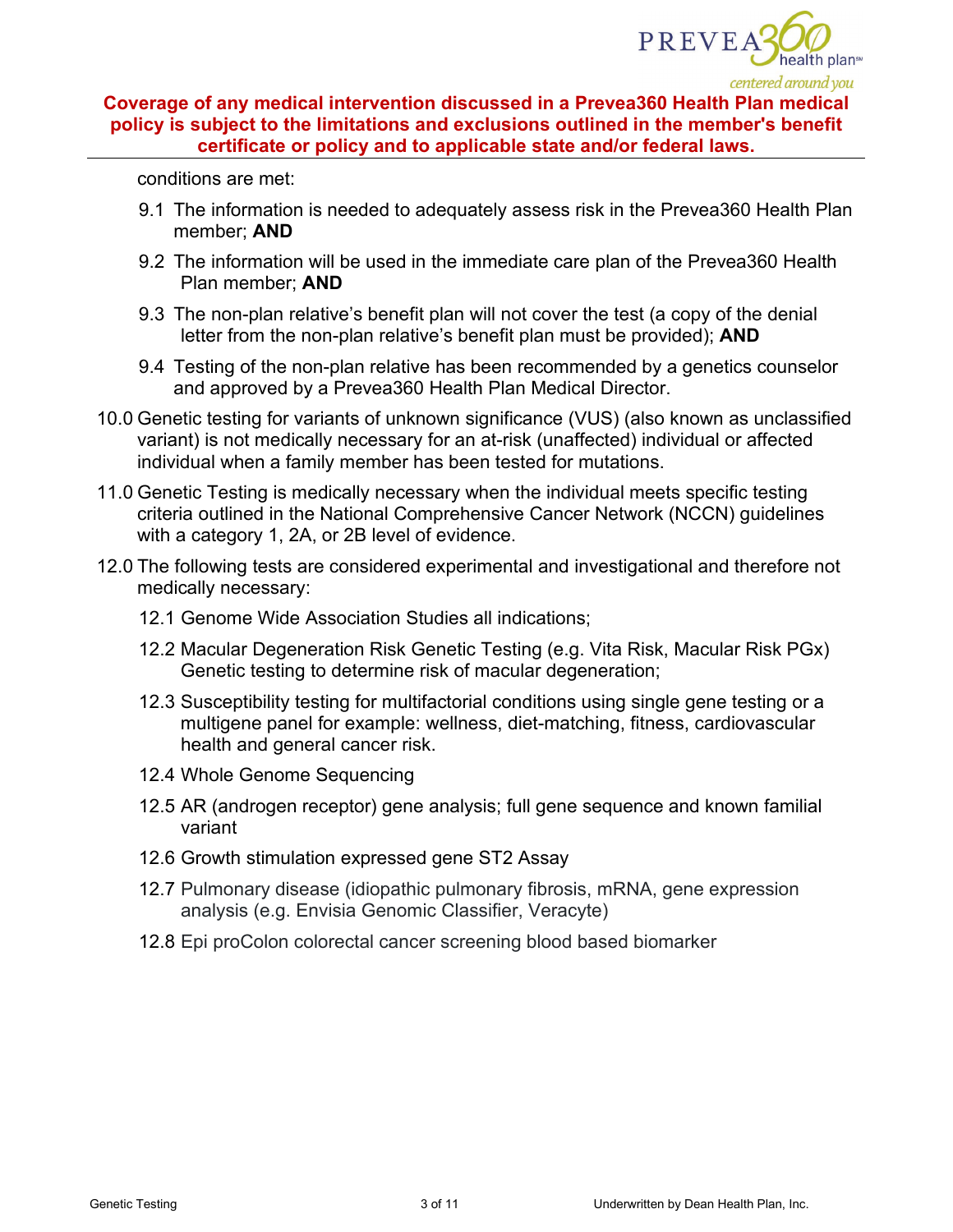

# **CPT/HCPCS Codes Related to MP9012**

**\***The list of codes (and their descriptors, if any) is provided for informational purposes only and may not be all inclusive or current. Listing of a code in this medical policy does not imply that the service described by the code is a covered or non-covered service. Benefit coverage for any service is determined by the member's policy of health coverage with Prevea360 Health Plan. Inclusion of a code above does not imply any right to reimbursement or guarantee claim payment. Other medical policies may also apply.

| <b>CPT Code</b> | <b>Description</b>                                                                                                                                                                                     |  |  |
|-----------------|--------------------------------------------------------------------------------------------------------------------------------------------------------------------------------------------------------|--|--|
| 81171           | AFF2 (AF4/FMR2 family, member 2 [FMR2]) (eg, fragile X mental<br>retardation 2 [FRAXE]) gene analysis; evaluation to detect abnormal (eg,<br>expanded) alleles                                         |  |  |
| 81172           | AFF2 (AF4/FMR2 family, member 2 [FMR2]) (eg, fragile X mental<br>retardation 2 [FRAXE]) gene analysis; characterization of alleles (eg,<br>expanded size and methylation status)                       |  |  |
| 81173           | AR (androgen receptor) (eg, spinal and bulbar muscular atrophy,<br>Kennedy disease, X chromosome inactivation) gene analysis; full gene<br>sequence                                                    |  |  |
| 81174           | AR (androgen receptor) (eg, spinal and bulbar muscular atrophy,<br>Kennedy disease, X chromosome inactivation) gene analysis; known<br>familial variant                                                |  |  |
| 81204           | AR (androgen receptor) (eg, spinal and bulbar muscular atrophy,<br>Kennedy disease, X chromosome inactivation) gene analysis;<br>characterization of alleles (eg, expanded size or methylation status) |  |  |
| 81243           | FMR1 (fragile X mental retardation 1) (eg, fragile X mental retardation)<br>gene analysis; evaluation to detect abnormal (eg, expanded) alleles                                                        |  |  |
| 81244           | FMR1 (fragile X mental retardation 1) (eg, fragile X mental retardation)<br>gene analysis; characterization of alleles (eg, expanded size and<br>methylation status)                                   |  |  |
| 81256           | HFE (hemochromatosis) (eg, hereditary hemochromatosis) gene<br>analysis, common variants (eg, C282Y, H63D)                                                                                             |  |  |
| 81332           | SERPINA1 (serpin peptidase inhibitor, clade A, alpha-1 antiproteinase,<br>antitrypsin, member 1) (eg, alpha-1-antitrypsin deficiency), gene<br>analysis, common variants (eg, *S and *Z)               |  |  |
| 81401           | Molecular Pathology Procedure Level 2                                                                                                                                                                  |  |  |
| 81407           | Molecular Pathology Procedure Level 8                                                                                                                                                                  |  |  |
| 81415           | Exome (eg, unexplained constitutional or heritable disorder or<br>syndrome); sequence analysis                                                                                                         |  |  |
| 81416           | Exome (eg, unexplained constitutional or heritable disorder or                                                                                                                                         |  |  |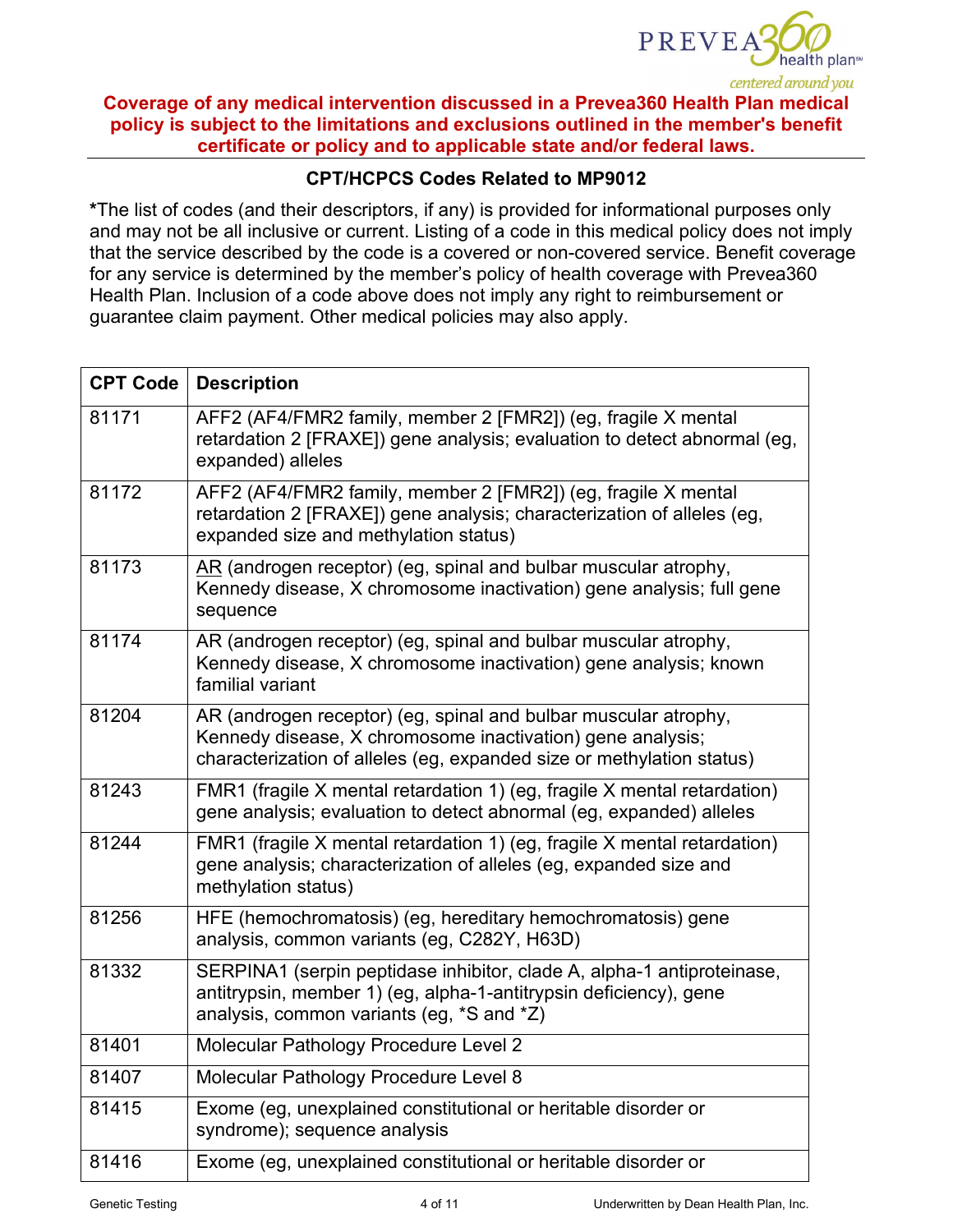

| <b>CPT Code</b> | <b>Description</b>                                                                                                                                                                                                                                                                                                                     |  |  |
|-----------------|----------------------------------------------------------------------------------------------------------------------------------------------------------------------------------------------------------------------------------------------------------------------------------------------------------------------------------------|--|--|
|                 | syndrome); sequence analysis, each comparator exome (eg, parents,<br>siblings) (List separately in addition to code for primary procedure)                                                                                                                                                                                             |  |  |
| 81417           | Exome (eg, unexplained constitutional or heritable disorder or<br>syndrome); re-evaluation of previously obtained exome sequence (eg,<br>updated knowledge or unrelated condition/syndrome)                                                                                                                                            |  |  |
| 81425           | Genome (eg, unexplained constitutional or heritable disorder or<br>syndrome); sequence analysis                                                                                                                                                                                                                                        |  |  |
| 81426           | Genome (eg, unexplained constitutional or heritable disorder or<br>syndrome); sequence analysis, each comparator genome (eg, parents,<br>siblings) (List separately in addition to code for primary procedure)                                                                                                                         |  |  |
| 81427           | Genome (eg, unexplained constitutional or heritable disorder or<br>syndrome); re-evaluation of previously obtained genome sequence (eg,<br>updated knowledge or unrelated condition/syndrome)                                                                                                                                          |  |  |
| 81432           | Hereditary breast cancer-related disorders (eg, hereditary breast cancer,<br>hereditary ovarian cancer, hereditary endometrial cancer); genomic<br>sequence analysis panel, must include sequencing of at least 14 genes,<br>including ATM, BRCA1, BRCA2, BRIP1, CDH1, MLH1, MSH2, MSH6,<br>NBN, PALB2, PTEN, RAD51C, STK11, and TP53  |  |  |
| 81433           | Hereditary breast cancer-related disorders (eg, hereditary breast cancer,<br>hereditary ovarian cancer, hereditary endometrial cancer);<br>duplication/deletion analysis panel, must include analyses for BRCA1,<br>BRCA2, MLH1, MSH2, and STK11                                                                                       |  |  |
| 81434           | Hereditary retinal disorders (eg, retinitis pigmentosa, Leber congenital<br>amaurosis, cone-rod dystrophy), genomic sequence analysis panel,<br>must include sequencing of at least 15 genes, including ABCA4,<br>CNGA1, CRB1, EYS, PDE6A, PDE6B, PRPF31, PRPH2, RDH12, RHO,<br>RP1, RP2, RPE65, RPGR, and USH2A                       |  |  |
| 81445           | Targeted genomic sequence analysis panel, solid organ neoplasm, DNA<br>analysis, and RNA analysis when performed, 5-50 genes (eg, ALK,<br>BRAF, CDKN2A, EGFR, ERBB2, KIT, KRAS, NRAS, MET, PDGFRA,<br>PDGFRB, PGR, PIK3CA, PTEN, RET), interrogation for sequence<br>variants and copy number variants or rearrangements, if performed |  |  |
| 81554           | Pulmonary disease (idiopathic pulmonary fibrosis [IPF]), mRNA, gene<br>expression analysis of 190 genes, utilizing transbronchial biopsies,<br>diagnostic algorithm reported as categorical result (eg, positive or<br>negative for high probability of usual interstitial pneumonia [UIP])                                            |  |  |
| 81595           | Cardiology (heart transplant), mRNA, gene expression profiling by real-<br>time quantitative PCR of 20 genes (11 content and 9 housekeeping),<br>utilizing subfraction of peripheral blood, algorithm reported as a rejection<br>risk score (e.g. Allomap)                                                                             |  |  |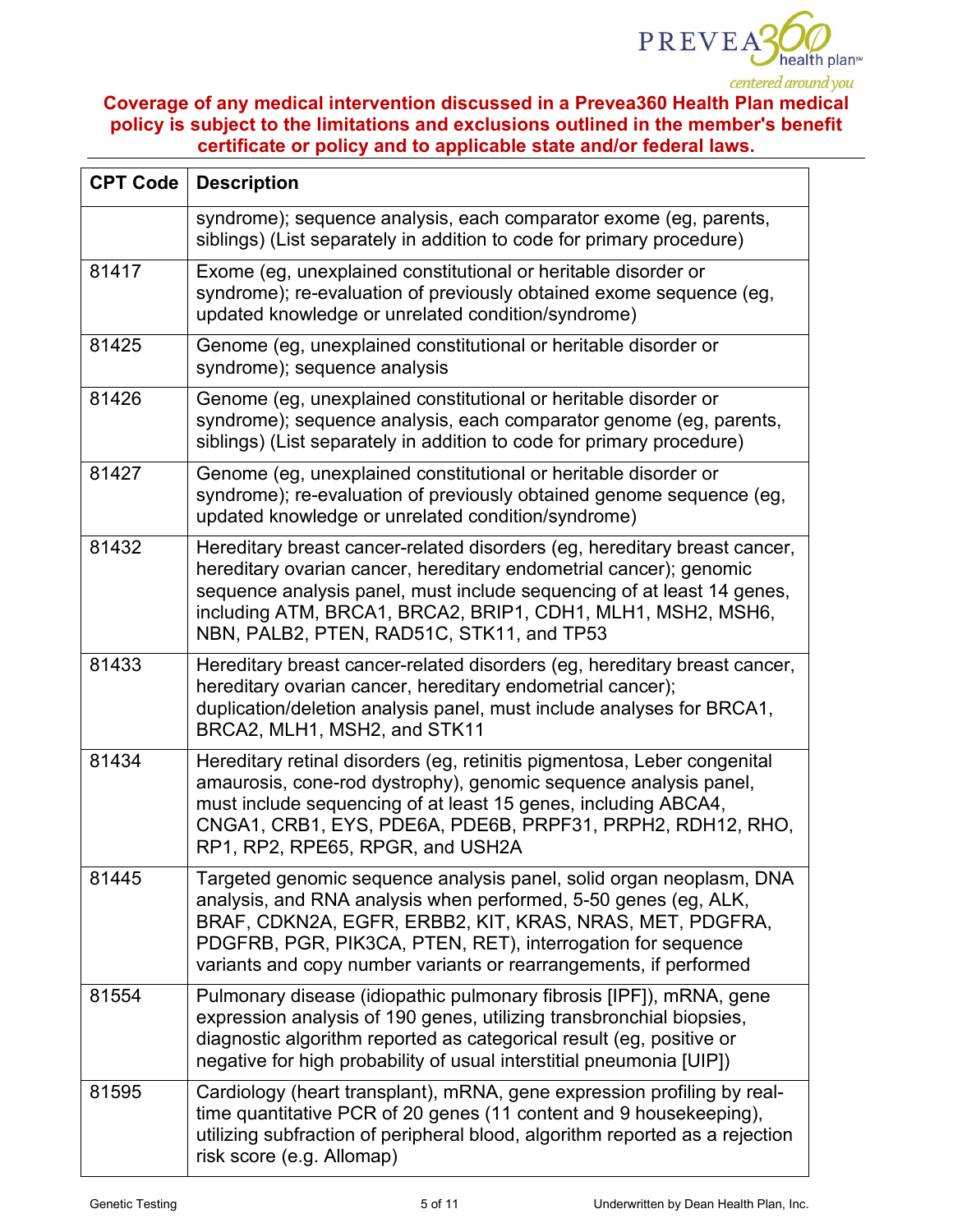

| <b>CPT Code</b> | <b>Description</b>                                                                                                                                                                                                                                                                                                                                                                                                                   |  |  |
|-----------------|--------------------------------------------------------------------------------------------------------------------------------------------------------------------------------------------------------------------------------------------------------------------------------------------------------------------------------------------------------------------------------------------------------------------------------------|--|--|
| 81479           | Unlisted molecular pathology procedure                                                                                                                                                                                                                                                                                                                                                                                               |  |  |
| 82103           | Alpha-1-antitrypsin; total                                                                                                                                                                                                                                                                                                                                                                                                           |  |  |
| 82104           | Alpha-1-antitrypsin; phenotype                                                                                                                                                                                                                                                                                                                                                                                                       |  |  |
| 83006           | Growth stimulation expressed gene 2 (ST2, Interleukin 1 receptor like-1)                                                                                                                                                                                                                                                                                                                                                             |  |  |
| 0012U           | Germline disorders, gene rearrangement detection by whole genome<br>next-generation sequencing, DNA, whole blood, report of specific gene<br>rearrangement(s)                                                                                                                                                                                                                                                                        |  |  |
| 0014U           | Hematology (hematolymphoid neoplasia), gene rearrangement detection<br>by whole genome next-generation sequencing, DNA, whole blood or<br>bone marrow, report of specific gene rearrangement(s)                                                                                                                                                                                                                                      |  |  |
| 0088U           | Transplantation medicine (kidney allograft rejection), microarray gene<br>expression profiling of 1494 genes, utilizing transplant biopsy tissue,<br>algorithm reported as a probability score for rejection                                                                                                                                                                                                                         |  |  |
| 0105U           | Nephrology (chronic kidney disease), multiplex electrochemiluminescent<br>immunoassay (ECLIA) of tumor necrosis factor receptor 1A, receptor<br>superfamily 2 (TNFR1, TNFR2), and kidney injury molecule-1 (KIM-1)<br>combined with longitudinal clinical data, including APOL1 genotype if<br>available, and plasma (isolated fresh or frozen), algorithm reported as<br>probability score for rapid kidney function decline (RKFD) |  |  |
| 0112U           | Germline disorders, gene rearrangement detection by whole genome<br>next-generation sequencing, DNA, whole blood, report of specific gene<br>rearrangement(s)                                                                                                                                                                                                                                                                        |  |  |
| 0118U           | Transplantation medicine, quantification of donor-derived cell-free DNA<br>using whole genome next-generation sequencing, plasma, reported as<br>percentage of donor-derived cell-free DNA in the total cell-free DNA                                                                                                                                                                                                                |  |  |
| 0203U           | Autoimmune (inflammatory bowel disease), mRNA, gene expression<br>profiling by quantitative RT-PCR, 17 genes (15 target and 2 reference<br>genes), whole blood, reported as a continuous risk score and<br>classification of inflammatory bowel disease aggressiveness (e.g.<br>PedictSURE IBD Test)                                                                                                                                 |  |  |
| 0205U           | Ophthalmology (age-related macular degeneration), analysis of 3 gene<br>variants (2 CFH gene, 1 ARMS2 gene), using PCR and MALDI-TOF,<br>buccal swab, reported as positive or negative for neovascular age-<br>related macular-degeneration risk associated with zinc supplements (e.g.<br>Vita Risk)                                                                                                                                |  |  |
| 0209U           | Cytogenomic constitutional (genome-wide) analysis, interrogation of<br>genomic regions for copy number, structural changes and areas of<br>homozygosity for chromosomal abnormalities                                                                                                                                                                                                                                                |  |  |
| 0224U           | Oncology (solid organ), DNA, comprehensive genomic profiling, 257                                                                                                                                                                                                                                                                                                                                                                    |  |  |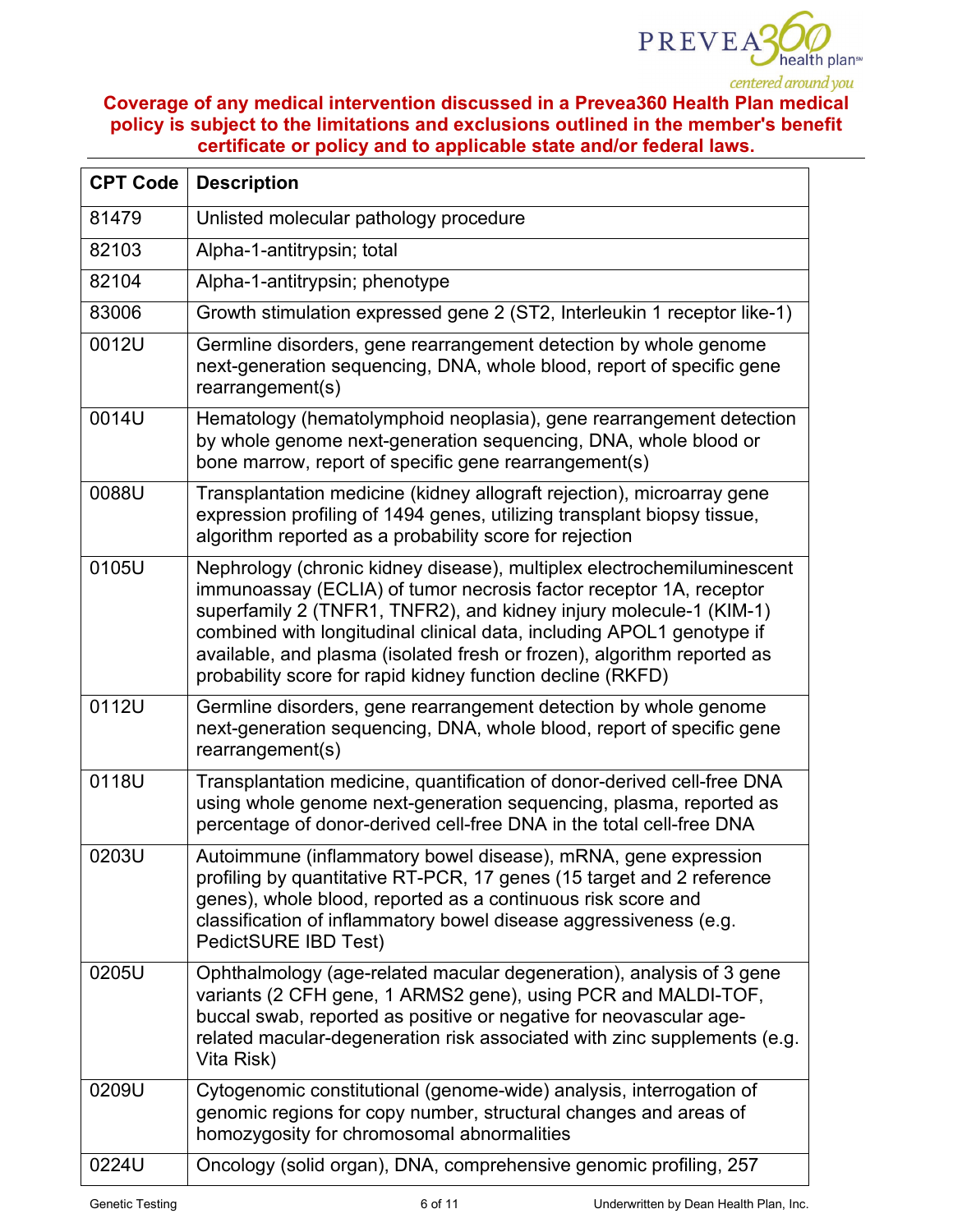

| <b>CPT Code</b> | <b>Description</b>                                                                                                                                                                                                                                                                                                                                        |  |  |
|-----------------|-----------------------------------------------------------------------------------------------------------------------------------------------------------------------------------------------------------------------------------------------------------------------------------------------------------------------------------------------------------|--|--|
|                 | genes, interrogation for single-nucleotide variants, insertions/deletions,<br>copy number alterations, gene rearrangements, tumor-mutational burden<br>and microsatellite instability, utilizing formalin-fixed paraffin-embedded<br>tumor tissue (e.g. Oncotype MAP™ Pan-Cancer Tissue Test)                                                             |  |  |
| 0230U           | AR (androgen receptor) (eg, spinal and bulbar muscular atrophy,<br>Kennedy disease, X chromosome inactivation), full sequence analysis,<br>including small sequence changes in exonic and intronic regions,<br>deletions, duplications, short tandem repeat (STR) expansions, mobile<br>element insertions, and variants in non-uniquely mappable regions |  |  |
| G0237           | Colorectal cancer screening; blood-based biomarker                                                                                                                                                                                                                                                                                                        |  |  |
| S3841           | Genetic testing for retinoblastoma                                                                                                                                                                                                                                                                                                                        |  |  |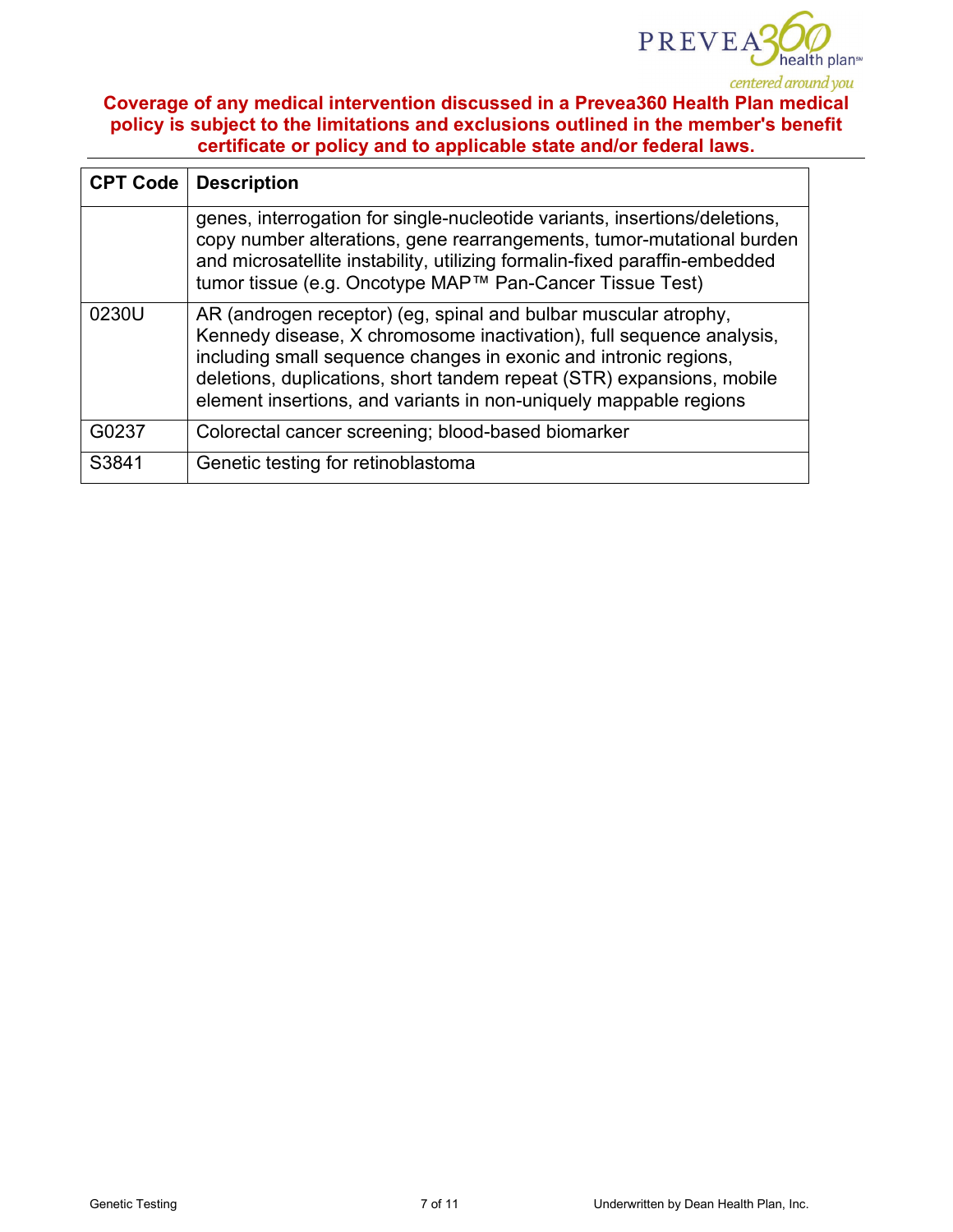

|                             | <b>Committee/Source</b>                                                                                                                                                                                                                                                                                                                                                                                                                                                                                                                                                                                                                                                                                                                                                                                                                                                                                                                   | Date(s)                                                                                                                                                                                                                                                                                             |
|-----------------------------|-------------------------------------------------------------------------------------------------------------------------------------------------------------------------------------------------------------------------------------------------------------------------------------------------------------------------------------------------------------------------------------------------------------------------------------------------------------------------------------------------------------------------------------------------------------------------------------------------------------------------------------------------------------------------------------------------------------------------------------------------------------------------------------------------------------------------------------------------------------------------------------------------------------------------------------------|-----------------------------------------------------------------------------------------------------------------------------------------------------------------------------------------------------------------------------------------------------------------------------------------------------|
| <b>Document</b><br>Created: | <b>QA/UR Committee</b>                                                                                                                                                                                                                                                                                                                                                                                                                                                                                                                                                                                                                                                                                                                                                                                                                                                                                                                    | December 18, 1991                                                                                                                                                                                                                                                                                   |
|                             |                                                                                                                                                                                                                                                                                                                                                                                                                                                                                                                                                                                                                                                                                                                                                                                                                                                                                                                                           |                                                                                                                                                                                                                                                                                                     |
| <b>Revised:</b>             | Utilization Management Committee/Genetics Work<br>Group<br>Utilization Management Committee/ Health Services                                                                                                                                                                                                                                                                                                                                                                                                                                                                                                                                                                                                                                                                                                                                                                                                                              | March 4, 1998<br>March 10, 1999                                                                                                                                                                                                                                                                     |
|                             | Utilization Management Committee/ Medical Affairs<br>Dept.                                                                                                                                                                                                                                                                                                                                                                                                                                                                                                                                                                                                                                                                                                                                                                                                                                                                                | April 12, 2000                                                                                                                                                                                                                                                                                      |
|                             | Utilization Management Committee/ Genetics Testing<br><b>Work Group</b><br>Utilization Management Committee/Genetics Counsel.<br>Utilization Management Committee/Medical Affairs<br>Utilization Management Committee/Medical Affairs<br><b>Medical Director Committee/Medical Affairs</b><br><b>Medical Director Committee/Medical Affairs</b><br><b>Medical Director Committee/Medical Affairs</b><br><b>Medical Director Committee/Medical Affairs</b><br><b>Medical Director Committee/Medical Affairs</b><br><b>Medical Director Committee/Medical Affairs</b><br><b>Medical Director Committee/Medical Affairs</b><br><b>Medical Director Committee/Medical Affairs</b><br><b>Medical Director Committee/Medical Affairs</b><br>Medical Director Committee/Quality and Care<br><b>Management Division</b><br>Medical Director Committee/Quality and Care<br><b>Management Division</b><br>Medical Policy Committee/Quality and Care | August 9, 2000<br>November 11, 2000<br>May 12, 2004<br><b>January 14, 2009</b><br>January 18, 2012<br>April 18, 2012<br>August 15, 2012<br>September 19, 2012<br>January 16, 2013<br>June 13, 2013<br>February 19, 2014<br>April 15, 2015<br>May 20, 2015<br>December 16, 2015<br>February 17, 2016 |
|                             | <b>Management Division</b>                                                                                                                                                                                                                                                                                                                                                                                                                                                                                                                                                                                                                                                                                                                                                                                                                                                                                                                | September 21, 2016                                                                                                                                                                                                                                                                                  |
|                             | Medical Policy Committee/Quality and Care<br><b>Management Division</b><br>Medical Policy Committee/Quality and Care                                                                                                                                                                                                                                                                                                                                                                                                                                                                                                                                                                                                                                                                                                                                                                                                                      | October 31, 2016                                                                                                                                                                                                                                                                                    |
|                             | <b>Management Division</b><br>Medical Policy Committee/Quality and Care                                                                                                                                                                                                                                                                                                                                                                                                                                                                                                                                                                                                                                                                                                                                                                                                                                                                   | April 3, 2017                                                                                                                                                                                                                                                                                       |
|                             | <b>Management Division</b><br>Medical Policy Committee/Quality and Care                                                                                                                                                                                                                                                                                                                                                                                                                                                                                                                                                                                                                                                                                                                                                                                                                                                                   | July 19, 2017                                                                                                                                                                                                                                                                                       |
|                             | <b>Management Division</b><br>Medical Policy Committee/Quality and Care                                                                                                                                                                                                                                                                                                                                                                                                                                                                                                                                                                                                                                                                                                                                                                                                                                                                   | September 20, 2017                                                                                                                                                                                                                                                                                  |
|                             | <b>Management Division</b><br>Medical Policy Committee/Quality and Care                                                                                                                                                                                                                                                                                                                                                                                                                                                                                                                                                                                                                                                                                                                                                                                                                                                                   | January 17, 2018                                                                                                                                                                                                                                                                                    |
|                             | <b>Management Division</b><br>Medical Policy Committee/Quality and Care                                                                                                                                                                                                                                                                                                                                                                                                                                                                                                                                                                                                                                                                                                                                                                                                                                                                   | April 18, 2018                                                                                                                                                                                                                                                                                      |
|                             | <b>Management Division</b><br><b>Medical Policy Committee/Health Services Division</b><br><b>Medical Policy Committee/Health Services Division</b><br><b>Medical Policy Committee/Health Services Division</b>                                                                                                                                                                                                                                                                                                                                                                                                                                                                                                                                                                                                                                                                                                                            | June 20, 2018<br>December 19, 2018<br>May 15, 2019<br>June 19, 2019                                                                                                                                                                                                                                 |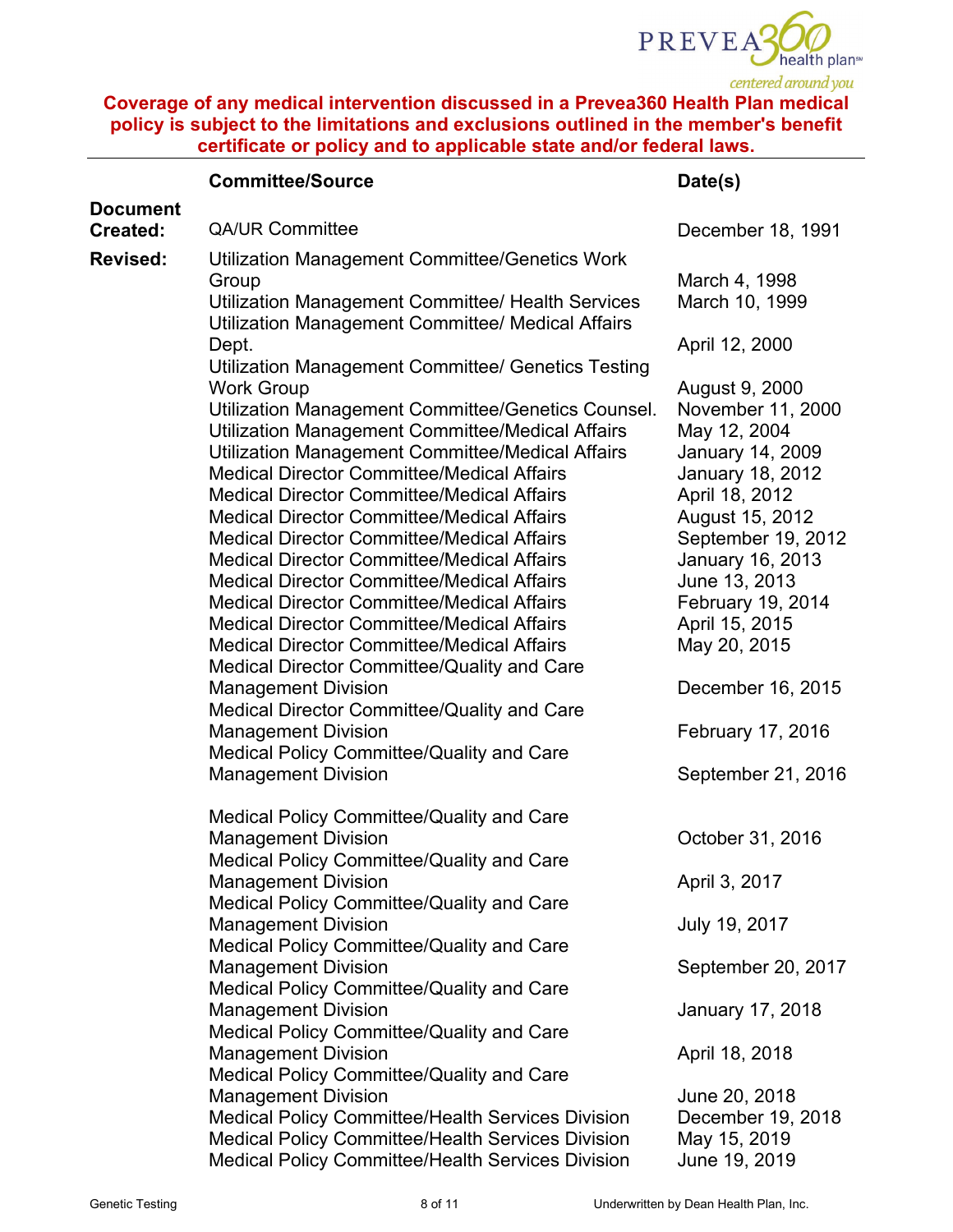

### **Committee/Source Date(s)**

**Revised:** Medical Policy Committee/Health Services Division Medical Policy Committee/Health Services Division Medical Policy Committee/Health Services Division Medical Policy Committee/Health Services Division Medical Policy Committee/Health Services Division Medical Policy Committee/Health Services Division Medical Policy Committee/Health Services Division Medical Policy Committee/Health Services Division Medical Policy Committee/Health Services Division Medical Policy Committee/Health Services Division Medical Policy Committee/Health Services Division Medical Policy Committee/Health Services Division Medical Policy Committee/Health Services Division

July 17, 2019 November 20, 2019 December 18, 2019 March 18, 2020 May 20, 2020 October 21, 2020 November 18, 2020 January 20, 2021 March 17, 2021 April 21, 2021 July 21, 2021 April 20, 2022 May 18, 2022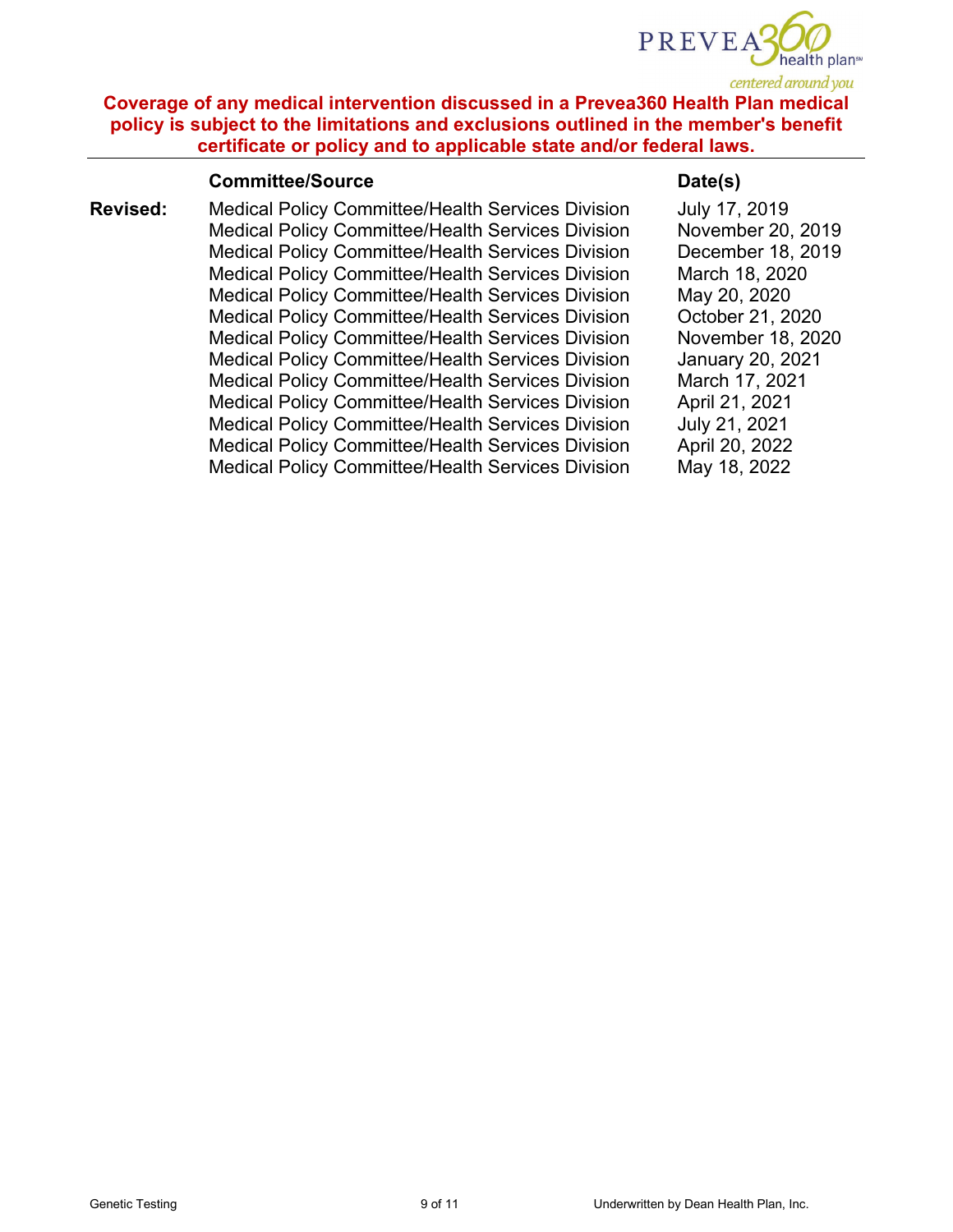

### **Committee/Source Date(s)**

**Reviewed**: Managed Care Division/ Medical Affairs Department Utilization Management Committee/CMO/UM Director UM Committee (UMC)/Director UM/UMC Chair UM Committee (UMC)/Director UM/UMC Chair UM Committee (UMC)/Director UM/UMC Chair Reformatted UM Committee (UMC)/Director UM/UMC Chair UM Committee (UMC)/Director UM/ UMC Chair UM Committee (UMC)/Director UM/ UMC Chair UM Committee (UMC)/Director UM/UMC Chair Medical Director Committee/Medical Affairs Medical Director Committee/Medical Affairs Medical Director Committee/Medical Affairs Medical Director Committee/Medical Affairs Medical Director Committee/Medical Affairs Medical Director Committee/Medical Affairs Medical Director Committee/Medical Affairs Medical Director Committee/Medical Affairs Medical Director Committee/Medical Affairs Medical Director Committee/Medical Affairs Medical Director Committee/Medical Affairs Medical Director Committee/Medical Affairs Medical Director Committee/Quality and Care Management Division Medical Director Committee/Quality and Care Management Division Medical Policy Committee/Quality and Care Management Division Medical Policy Committee/Quality and Care Management Division Medical Policy Committee/Quality and Care Management Division Medical Policy Committee/Quality and Care Management Division Medical Policy Committee/Quality and Care Management Division Medical Policy Committee/Quality and Care Management Division Medical Policy Committee/Quality and Care Management Division Medical Policy Committee/Quality and Care Management Division Medical Policy Committee/Health Services Division Medical Policy Committee/Health Services Division Medical Policy Committee/Health Services Division April 11, 2001 March 13, 2002 March 12, 2003 March 10, 2004 March 9, 2005 September 2005 March 8, 2006 March 14, 2007 March 12, 2008 April 8, 2009 February 24, 2011 January 18, 2012 April 18, 2012 August 15, 2012 September 19, 2012 January 16, 2013 June 13, 2013 January 15, 2014 February 19, 2014 January 21, 2015 April 15, 2015 May 20,2015 December 16, 2015 February 17, 2016 September 17, 2016 October 31, 2016 April 3, 2017 July 19, 2017 September 20, 2017 January 17, 2018 April 18, 2018 June 20, 2018 December 19, 2018 May 15, 2019 June 19, 2019